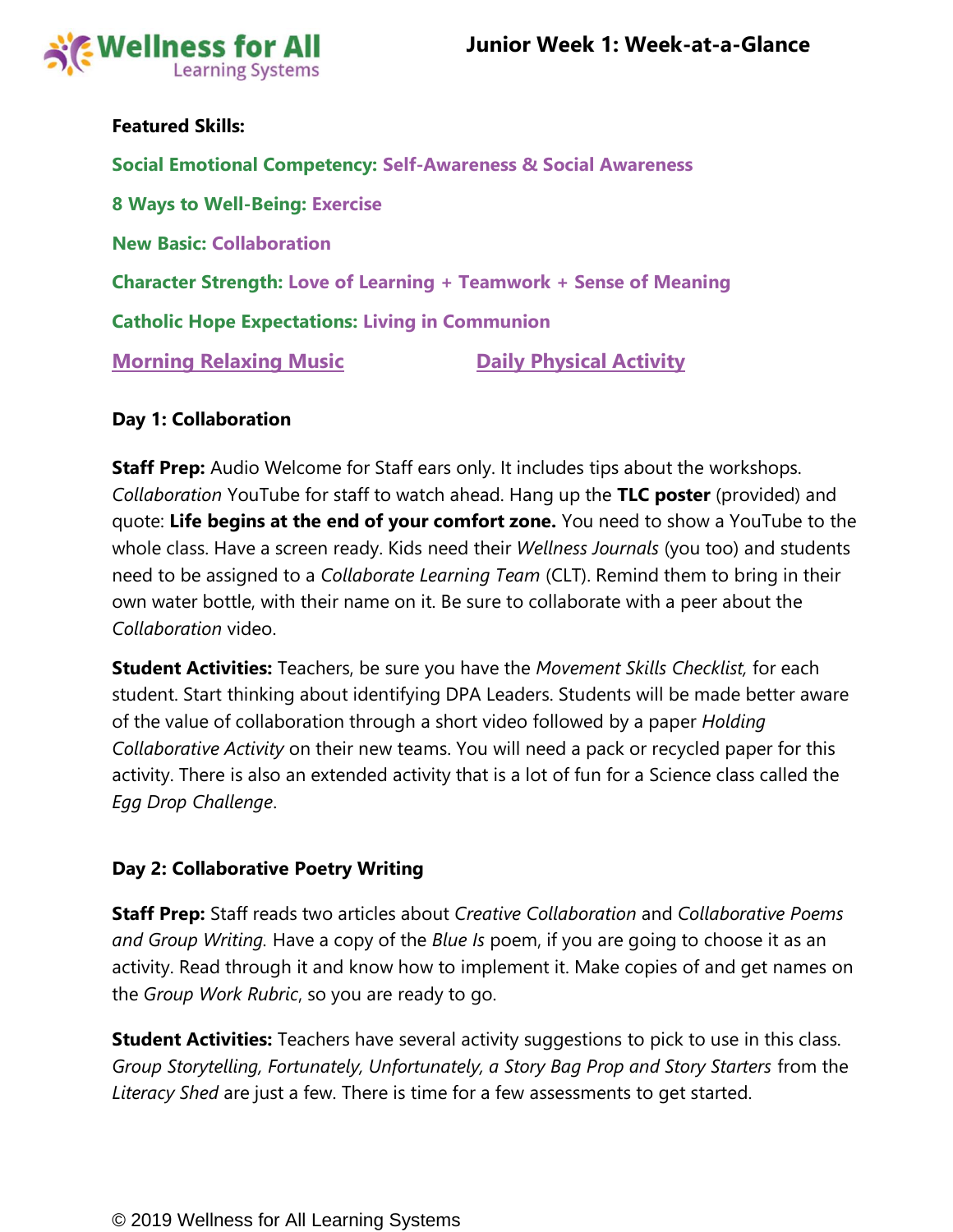**Catholic Extension:** The teacher will collaborate with the children to determine their personal strengths so they can be matched to a patron saint. A list of patron saints titled *100 Perfect Patron Saints for Exceptional Catholic Kids* is provided. This is a research project that will last longer than one day.

# **Day 3: Gratitude My Attitude!**

**Staff Prep:** Make sure you put the relaxing music on, and all kids have *My Wellness*  **Journal** ready, with a pencil and eraser. They will do an entry in their Journals Also, be sure that the TLC poster is up. Decide if you are using a word wall for all new terms and words or if it going to be chart paper..

**Activities:** After their DPA exercise, each Junior Grade has a different YouTube to watch and discuss. They will also sing along to the Chorus of a beautiful song titled: *Grateful: A Love Song to the World.* In their closing activity, students will copy the People, Places and Things gratitude chart in their *Wellness Journals*.

**Catholic Extension:** *What is Gratitude?* Why not give the kids a quick test followed up by one gratitude challenge for the day. See the **Gratitude Questionnaire** included.

# **Day 4: Social Emotional Learning**

**Staff Prep:** Today, you dive deeper into emotions. Read through the instructions clearly because you need copies of SEL Skill charts to show your kids and to add to binders. You also need a copy of the SEL Circle pages to be shown to the kids and the Problem- Solving Wheel and task cards. Since you are looking online, make sure you have a screen ready to accommodate that activity.

**Activities:** Social emotional learning is introduced with a short YouTube. Once the students understand what SEL stands for and what some expectations are when getting assessed for these, truly, important life skills, their first activity will be about decoding facial expression. Identifying emotions is to the first step to fixing them. Noticing body language matters. Deciding what solution matches what problem is another life skill that is practiced through task cards.

**Catholic Extension:** The children will listen to *Gregorian Chant Music* done by monks. This calming audio experience soothes nerves and the students will be awakened to the sounds of Ecclesiastical Latin, the language of the traditional Catholic liturgy.